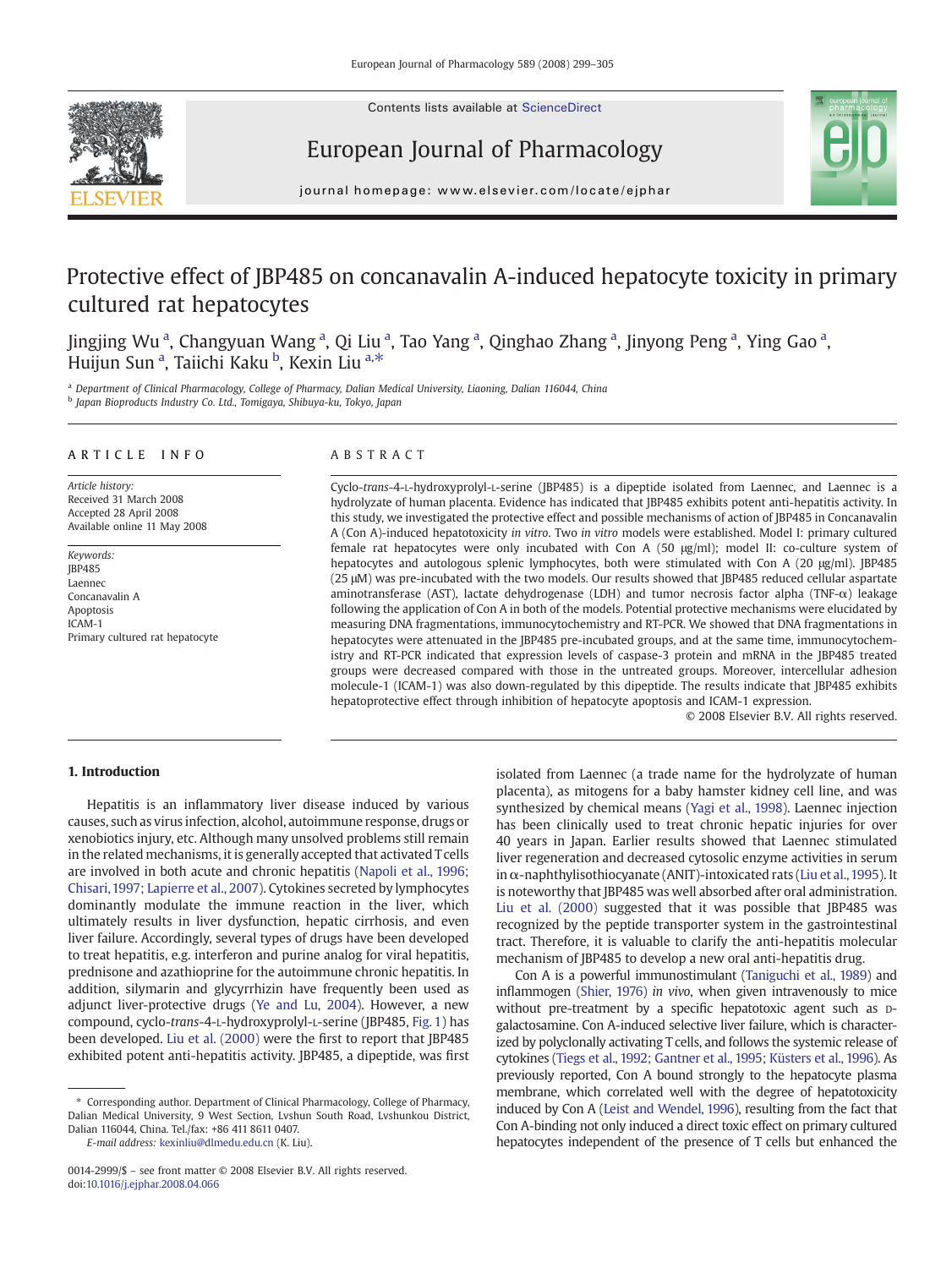<span id="page-1-0"></span>

Fig. 1. Chemical structure of JBP485.

susceptibility of hepatocytes to activated autologous lymphocytes [\(Yoshifumi et al., 1996](#page-6-0)). Both activation of lymphocytes and Con Abinding to hepatocytes are essential for hepatic cytotoxicity. Hepatocytes are first sensitized by Con A or even killed by Con A at a high concentration, and then interact with polyclonally activated Tcells, which results in cell apoptosis or even necrosis. The interaction between hepatocytes and lymphocytes is mainly mediated by ICAM-1/lymphocyte function associated antigen (LFA-1) interaction [\(Yoshifumi et al.,1996\)](#page-6-0). To a certain extent, the pathogenesis of this hepatitis model is similar to human immune-mediated hepatitis, such as autoimmune and viral hepatitis. Therefore, the hepatitis model induced by Con A may have implications for the development of new treatment options.

Here we studied the effect of JBP485 on Con A-induced hepatic cytotoxicity and its possible mechanism in established in vitro models. Our findings demonstrated that JBP485 showed a potent hepatoprotective effect through inhibition of hepatocyte apoptosis and ICAM-1 expression.

#### 2. Materials and methods

#### 2.1. Animals

Wistar rats (from the Experimental Animal Center of Dalian Medical University, Dalian, China) were treated in accordance with local institutional guidelines for the care and use of laboratory animals.

#### 2.2. Reagents

Con A and collagenase were purchased from Wako (Japan); JBP485 was provided by Japan Bioproducts Industry Co. Ltd (Tokyo, Japan). Before use, Con A and JBP485 were dissolved and adjusted to the required concentration with William's E medium (Hyclon, USA) free of serum. Anti-rat caspase-3 antibody and anti-rat ICAM-1 antibody were purchased from Boster Biological Technology Co. Ltd (Wuhan, China). Other reagents will be further specified when mentioned.

#### 2.3. Cell culture

#### 2.3.1. Hepatocyte cultures

Hepatocytes were isolated from female Wistar rats weighing 130 to 160 g by a two-step in situ collagenase perfusion method ([Kato et al.,](#page-6-0) [1994](#page-6-0)). Briefly, the liver was perfused in situ through the portal vein with 0.05% collagenase solution. After the liver had been excised, the cells were dispersed in ice-cold phosphate-buffered saline (PBS) (pH 7.4). Hepatocytes were then filtered through a 200 μM pore mesh and centrifuged twice for 1 min at 50 g to remove non-parenchymal cells. Hepatocytes were cultured in William's E medium, supplemented with 10% fetal bovine serum (FBS, Tianjin Haoyang Bio Co. Ltd, China), 10−<sup>6</sup> M dexamethasone, 10−<sup>9</sup> M insulin, 100 U/ml penicillin and 100 μg/ml streptomycin. Then 500 μl aliquots of hepatocytes at a density of  $2.5 \times 10^5$ 10<sup>5</sup> cells/ml were plated in 24-well type I collagen-coated plates with a viability exceeding 85% according to the Trypan Blue exclusion method, and incubated at 37  $^{\circ}$ C, in a 5% CO<sub>2</sub> and 95% air-humidified atmosphere for 3 h of cell attachment, and then the medium was changed. After 24 h incubation, the medium was exchanged for William's E medium without serum before the monolayer cells were used in the experiments.

#### 2.3.2. Splenic lymphocyte preparation

The spleen was removed from the same rat. A single cell suspension was obtained by forcing the spleen through a 200-gauge stainless steel mesh and prepared in PBS, and then 4 ml of the spleen cell suspension was gently overlaid on 2 ml of Lymphocyte Separation solution (Lymphocyte-Rat; Tianjin Haoyang Bio Co. Ltd, China) in a centrifuge tube and centrifuged at 375 g for 20 min. Lymphocytes were harvested from the interface of the PBS-Lymphocyte Separation solution, while erythrocytes and dead cells were discarded in the pellet. The lymphocytes were gently pipetted and washed twice with PBS before being used in the experiments.

#### 2.3.3. Co-culture

Mixed lymphocytes were incubated for 3 h of cell attachment, and then the lymphocytes in the suspension were collected and recultured, and the attached cells discarded. Hepatocytes were pretreated with Con A (20 μg/ml). 24 h later, the autologous lymphocytes  $(1.25 \times 10^7 \text{ 10}^7 \text{ cells/ml})$  activated with Con A (20 µg/ml) for 48 h were then added to the hepatocytes, and co-incubated at a lymphocyte/ hepatocyte ratio of 10:1 for 8 h.

#### 2.3.4. ICAM-1 induction/inhibition experiment

In the ICAM-1 induction/inhibition experiment, the pooled supernatant from Con A (20 μg/ml)-treated lymphocytes was added to the hepatocytes and incubated for 8 h, JBP485 (25 μM) was pre-treated to hepatocytes 1 h before the medium of lymphocytes was added.

#### 2.4. MTT assay

The viability of cells was evaluated by 3-(4,5-dimethylthiazol-2yl)- 2,5-diphenyl tetrazolium bromide (MTT) assay [\(Mosmann,1983](#page-6-0)). Briefly, at the end of the incubation period, the cells were incubated with MTT at a final concentration of 0.5 mg/ml for 4 h at 37 °C prior to medium removal, 500 μl of acidic isopropyl alcohol was then added to each well, and the plate was stirred thoroughly for 15 s on a shaker. Next, 100 μl of this solutionwas transferred to 96-well microtiter plates. The absorbance of each well at 570/620 nm was measured using a microplate reader (Thermo Multiskan Ascent, Finland). The cell survival rate was calculated using the following formula (Eq.  $(1)$ ), and IC<sub>50</sub> values were calculated from the concentration–response curve as the concentration of Con A resulting in an absorbance equivalent to 50% of the control value.

Cell survival rate(
$$
\degree_0
$$
) =  $\frac{\text{OD}_{\text{ConA}}}{\text{OD}_{\text{Blank}}} \times 100$  (1)

#### 2.5. Determination of biochemical marker leakage

At the end of different incubation periods, the supernatants were collected and stored at −80 °C until use for determination of cytokine levels and enzymes. The activities of AST and LDH in the supernatant were measured with assay kits (Nanjing Jiancheng Bioengineering Institute, Nanjing, China), and the content of TNF-α was determined using a radioimmunoassay kit (China PLA General Hospital, Military Postgraduate Medical College). The assays were performed exactly as described in the manufacturer's instructions. The inhibition rate (I) was calculated using the following formula (Eq. (2)), where V represents the measured values of AST, LDH or TNF- $\alpha$  in the model group, treated group or blank/control group, respectively.

$$
I(\%) = \frac{V_{\text{Model}} - V_{\text{Treated group}}}{V_{\text{Model}} - V_{\text{Blank/Control}}} \times 100
$$
\n(2)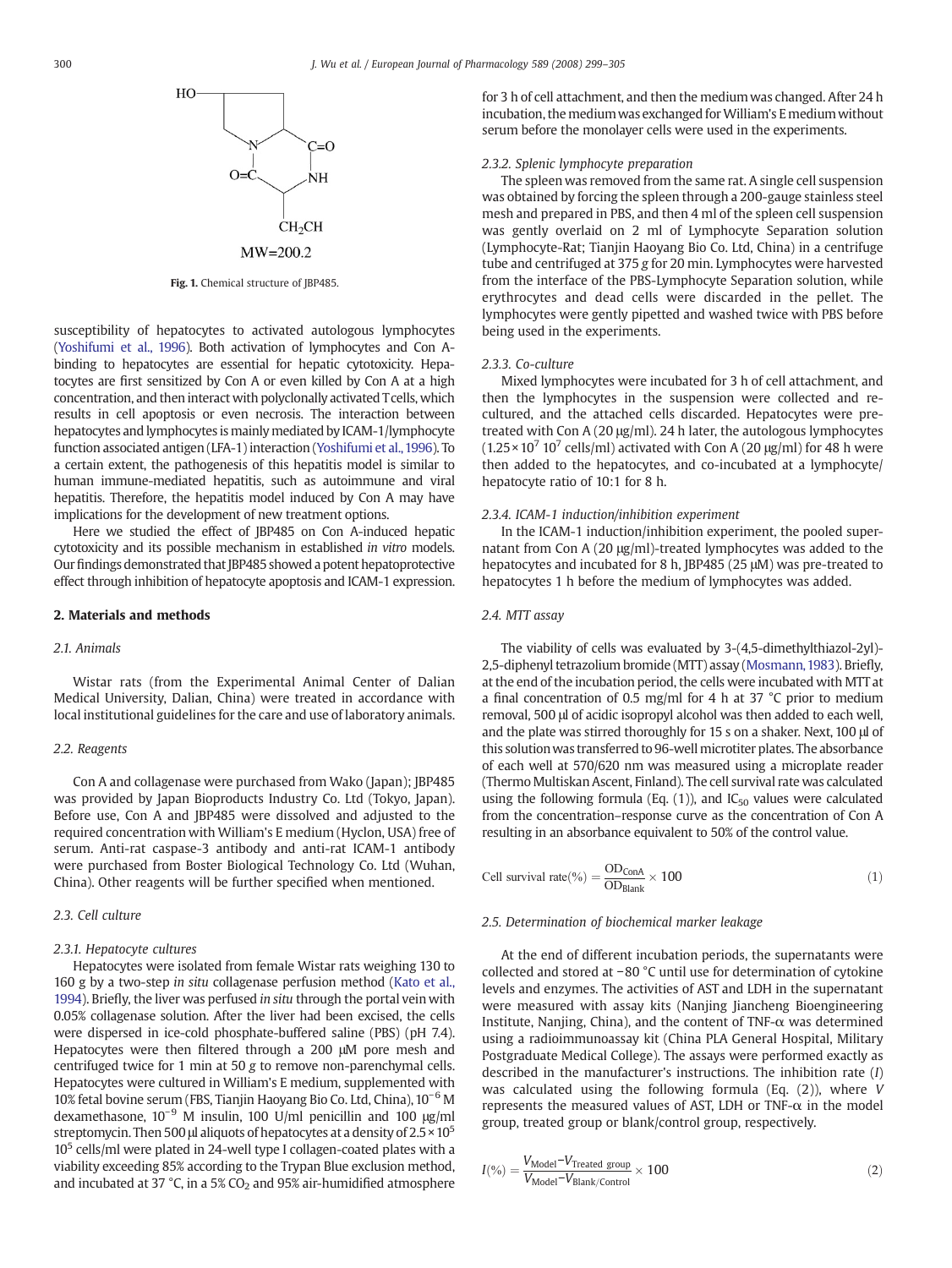<span id="page-2-0"></span>

| Table 1 |  |  |                                                        |  |
|---------|--|--|--------------------------------------------------------|--|
|         |  |  | Rat primer sequences used for semi quantitative RT-PCR |  |

| Gene                           | Accession                           | Forward primer $(5'-3')$                                               | Reverse primer $(5'-3')$                                               | <b>PCR</b><br>product        |
|--------------------------------|-------------------------------------|------------------------------------------------------------------------|------------------------------------------------------------------------|------------------------------|
| Caspase-3<br>ICAM-1<br>B-actin | NM 012922<br>NM 012967<br>NM_031144 | atggactctggaatatatctg<br>cagcagaccactgtgctttga<br>attgaacacggcattgtcac | cttttgtgagcattgacaca<br>gtcgagcttcaggaccctagt<br>gtcgagcttcaggaccctagt | 736 bp<br>$406$ bp<br>560 bp |

#### 2.6. DNA gel electrophoresis assay

Following incubation of hepatocytes in the presence or absence of drugs for the indicated times, the monolayer was washed with PBS, and then 0.3 ml hypotonic lysis buffer (50 μg/ml proteinase K in 1 mM EDTA, 100 mM Tris–HCl pH 8.0, and 1% SDS) was added to each well. After incubation for 2 h at 50 °C (or 37 °C overnight), the cell lysis was collected, and the supernatant was extracted with a mixture of hydroxybenzene/chloroform/isoamyl alcohol (25:24:1). DNA was deposited with dehydrated alcohol and sodium acetate, and dissolved in TE buffer (1 mM EDTA, 10 mM Tris–HCl pH 8.0). Electrophoresis was performed in 1.5% agarose gel (containing 0.5 μg/ml ethidium bromide) for 1 h, and the bands were visualized and photographed under transmitted ultraviolet light.

#### 2.7. Two-step RT-PCR

Total RNA of cultured rat hepatocytes was extracted using the TRIZOL reagent (Invitrogen). RT-PCR requires 500 ng of total RNA each time. Specific designed primers are shown in Table 1. Two-step RT-PCR was performed according to the protocol of the kit (Takara, Dalian, China), and amplified in a GeneAmp PCR system (Techne TC512, UK). RNA samples were first reverse transcribed and then immediately amplified by PCR. Quantity One (version 4.40) software was used to analyze the OD values of the electrophoresis bands. To exclude variations due to RNA quantity and quality, the data for caspase-3 and ICAM-1 were adjusted to β-actin expression (OD of caspase-3 or ICAM-1 mRNA versus OD of β-actin mRNA).

#### 2.8. Immunocytochemistry

Immunocytochemistry staining for caspase-3 and ICAM-1 was performed in situ on the 24-well collagen-coated plates using the streptavidin–biotin–peroxidase complex. After the medium was removed at different time points, the cells were fixed with 70% alcohol and pretreated with  $0.3\%$  H<sub>2</sub>O<sub>2</sub>–methanol solution and 3% normal goat serum, respectively. The cells were then incubated at 4 °C overnight with rabbit anti-rat caspase-3 or ICAM-1 antibody (1:500 dilution), followed by incubation in biotinylated goat anti-rabbit IgG and then SABC, both for 20 min at 37 °C. 3,3-Diaminobenzidine– $H_2O_2$  was used in color development, and the cells were counterstained with hematoxylin and visualized by inverted digital image light microscopy (Nikon ECLIPSE, Japan). The cells stained brown were considered as positive cells, and the greenlevels were scanned using SimplePCI 6.2 software (Compix Inc, USA).

#### 2.9. Statistical analysis

Data were expressed as means ± S.D., and analyzed by analysis of variance (ANOVA) and Student's t-test using the statistical software SPSS 11.5. Differences were considered significant when  $P<0.05$ .

### 3. Results

#### 3.1. Concentration-dependent hepatocyte toxicity induced by Con A

To examine whether cytotoxicity induced by Con A in primary cultured rat hepatocytes showed a concentration-dependent effect, the



Fig. 2. Dose-dependent cytotoxicity directly induced by Con A. Hepatocytes  $(1.25 \times 10^5$ cells per well) were treated with Con A at various concentrations for 24 h. At the end of the incubation time, the viability of cells was evaluated by MTT assays (A), and cell survival rate was calculated as described (Eq. (1)). Standard curve of concentration– response (B).  $* P < 0.05$ ,  $* P < 0.01$ ,  $* * P < 0.001$ . Each value represents the mean of three replicates; error bars represent S.D.

cell survival rate was measured by MTT assay after 24 h exposure to Con A. Con A in itself did not have any cytotoxic effect at a concentration of 20 mg/ml within 24 h (Fig. 2A). The threshold concentration of Con A-



Fig. 3. Effect of JBP485 on hepatic cytotoxicity directly induced by Con A. Changes in the supernatant levels of AST (A), LDH (B), and TNF- $\alpha$  (C) were detected in triplicate at the time points indicated in the control group, model I (Con A 50 μg/ml alone) group, and JBP485 treated groups. JBP485 (25 μM) was added to hepatocytes 1 h before Con A treatment. 24 h later, levels of enzyme and cytokine were measured.  $^{#}P<0.05$ ,  $^{#}P<0.01$ vs. control group;  $* P < 0.05$ ,  $** P < 0.01$  vs. model I group. Each value represents the mean of three replicates; error bars represent S.D.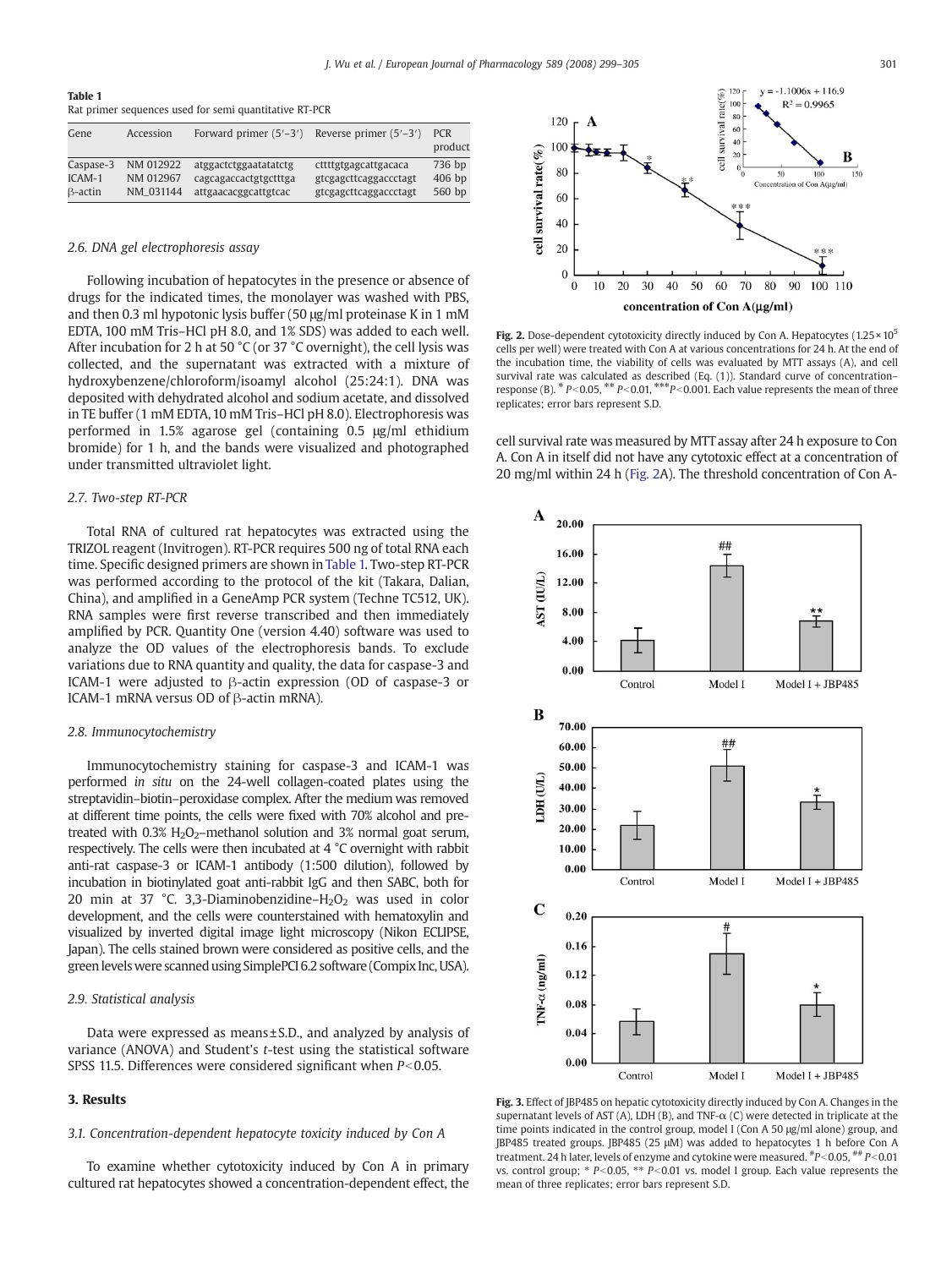<span id="page-3-0"></span>induced toxicity was  $25 \mu g/ml \approx 0.1 \mu M$ ) ([Fig. 2A](#page-2-0)). The IC<sub>50</sub> value of Con A was 60.79 μg/ml, and the concentration of Con A was 50 μg/ml when the cell survival rate was 60% (majority of cells survived) [\(Fig. 2](#page-2-0)B).We choose the concentration of 50 μg/ml and 20 μg/ml as the direct intoxicant concentration and pre-stimulated concentration in vitro, respectively.

#### 3.2. Effect of JBP485 on hepatocyte toxicity directly induced by Con A

To examine whether JBP485 lessens the hepatocyte toxicity directly induced by Con A (Model I), we determined the effect of JBP485 on the biochemical marker leakage from primary cultured hepatocytes. The increase in liver cytosolic enzyme activities caused by Con A (50 μg/ml) was inhibited by addition of JBP485. A high inhibition rate was found in both AST value  $(74.9 \pm 16.9%)$  and LDH value  $(60.6 \pm 9.6%)$  [\(Fig. 3A](#page-2-0), B). Intriguingly, a similar result was obtained with inflammatory cytokine release [\(Fig. 3C](#page-2-0)). A remarkable TNF- $\alpha$  increase was found in the supernatant after Con A treatment. which was reduced in the presence of JBP485 with an inhibition rate of 74.5 ± 8.8% [\(Fig. 3C](#page-2-0)). 3.3. Effect of JBP485 on hepatocyte toxicity induced by interaction with



Fig. 4. Effect of JBP485 on hepatic cytotoxicity induced by co-culture of Con A-treated hepatocytes with activated autologous lymphocytes. Model II was established by Con A (20 μg/ml) pre-treated hepatocytes co-cultured with Con A (20 μg/ml) stimulated lymphocytes. Cells were co-incubated for 8 h, and then levels of AST (A) and LDH (B) in the supernatant were determined. Hepatocytes were pre-treated with IBP485 (25μM) for 1 h before Con A was added. 24 h later, hepatocytes were then washed before the interaction was performed in the presence of the same tested compound. Blank group ( $\square$ ), Control group: hepatocytes treated with Con A (20 μg/ml) alone ( $\square$ ). Model II group ( $\Box$ , JBP485 treated group ( $\Box$ ). H+: hepatocytes stimulated by Con A, H−: hepatocytes without any treatment; L+: lymphocytes activated with Con A, L−: lymphocytes without<br>any treatment. ## P<0.01, ### P<0.001 vs. blank or control group; \* P<0.05, \*\* P<0.01 vs. the model II group. Each value represents the mean of three replicates; error bars represent S.D.



Fig. 5. Agarose gel electrophoresis assay for DNA fragmentations. Lane 1: blank; Lanes 2 and 3: model I; Lane 4: JBP485 (25 μM) treated group (A). Lane 1: blank; Lane 2: control; Lanes 3 and 4: model II; Lanes 5 and 6: JBP485 treated group (B). Lane M: DL2000 marker, from top to bottom: 2000 bp, 1000 bp, 750 bp, 500 bp, 250 bp, and 100 bp.

# lymphocytes

To examine whether JBP485 relieves the hepatocyte toxicity induced by the interaction between hepatocytes and lymphocytes (Model II), the change in the leakage of liver cytosolic enzyme was also determined. Con A itself did not have any cytotoxicity at a concentration of 20 μg/ml. A significant increase was seen in AST (Fig. 4A) and LDH (Fig. 4B) induced by the co-culture, compared to the untreated group or to the Con A (20 μg/ml) treated alone group. JBP485 decreased the enzyme levels with the inhibition rate of  $I_{\text{AST}}$  49.4 $\pm$ 5.4% and  $I_{\text{LDH}}$  51.4 $\pm$ 9.8% (Fig. 4).

#### 3.4. Inhibition of hepatocyte apoptosis by JBP485 pre-treatment

To examine whether the reduction in biochemical leakage correlated with apoptosis inhibition, the inhibitory effects on DNA fragmentation and caspase-3 expression were investigated. DNA electrophoresis experiments showed that no DNA fragmentations were found in the blank or the control group. Relatively high molecular weight fragmentation was found in the model I group; in contrast, relatively low molecular weight fragmentation was detected in the model II group. Pre-treatment with JBP485 reduced fragmentation (Fig. 5). We also examined caspase-3 expression at the gene level (Fig. 6) and at the protein level ([Fig. 7\)](#page-4-0). First, no significant change of caspase-3 mRNA expression occurred in the Con A (50 μg/ml) group



Fig. 6. Effect of JBP485 on the expression of Caspase-3 mRNA in hepatocytes co-cultured with autologous lymphocytes.  $*$  P<0.05 vs. control group;  $*$  P<0.05 vs. model II group. Each value represents the mean of three replicates; error bars represent S.D.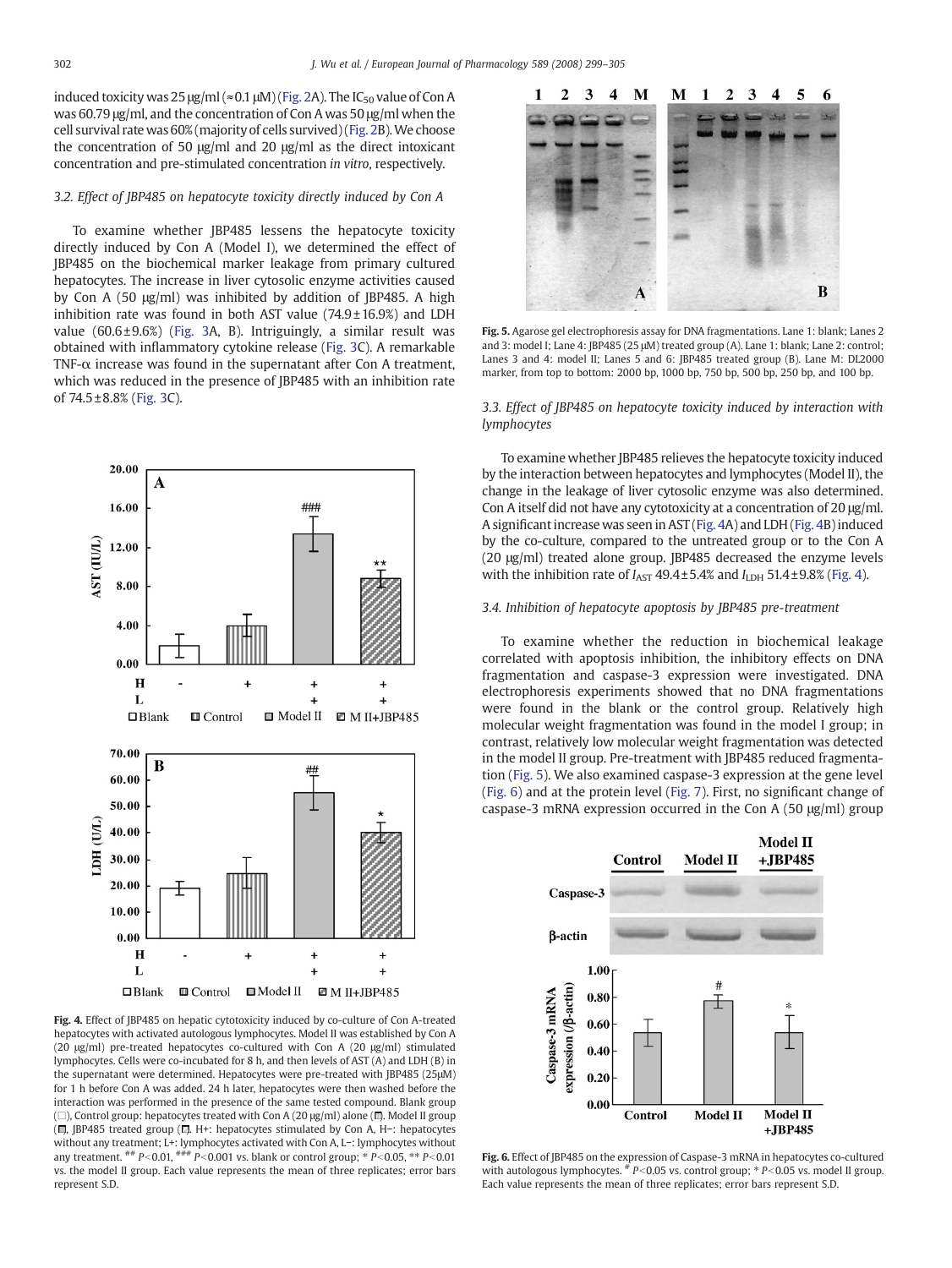<span id="page-4-0"></span>

Fig. 7. Immunocytochemical staining of caspase-3 in hepatocytes. The cells stained brown were considered as positive cells. Gray levels reflect the extent of caspase-3 expression and exhibit an inverse proportional relationship between them. Photos from A to C ×200 magnification, bar = 50 µM.  $##P$ <0.001 vs. control group;  $*P$ <0.05 vs. model II group. Each value represents the mean of three replicates; error bars represent S.D.

compared to the control group, whereas, caspase-3 mRNA was strongly expressed in model II, which was decreased almost comparable with the control group by JBP485 pre-treatment ([Fig. 6\)](#page-3-0). Second, immunostaining for caspase-3 expression showed no significant difference between the control and the model I group, while hepatocytes were almost all caspase-3-positive with strongly brown-stained cytoplasm resulting from the interaction with lymphocytes compared with the control group. The expression of caspase-3 significantly decreased in the JBP485 treated group compared with the model II group with an inhibition rate of  $76.4 \pm 16.9$ %. To a great extent, the change in caspase-3 protein expression is consistent with those of mRNA expression (Fig. 7). These findings indicated that JBP485 exhibited an anti-apoptosis effect.

#### 3.5. Reduction of ICAM-1 expression by JBP485 pre-treatment

Evidence of JBP485 showing a protective effect on cytotoxicity induced by interaction between hepatocytes and lymphocytes prompted us to determine whether it regulated ICAM-1 expression. In our experiments, the expression of ICAM-1 was induced by addition of the pooled supernatant from Con A (20 μg/ml)-treated lymphocytes to hepatocytes, then we determined the effects of JBP485 on it. As predicted, after incubation with JBP485 for 24 h, the expression of ICAM-1 mRNA was reduced with an inhibition rate of 45.1 ± 17.4% (Fig. 8). Similarly, albeit to a lesser extent, the expression of ICAM-1 protein by immunocytochemical staining in hepatocytes was also reduced by JBP485 [\(Fig. 9](#page-5-0)). The results indicated that JBP485 downregulated the expression of ICAM-1, which plays a critical role in the interaction between hepatocytes and lymphocytes.

### 4. Discussion

We examined the effect of JBP485 on hepatic cytotoxicity and the possible molecular mechanisms. Two cytotoxicity models were used in our experiments in order to evaluate their hepatoprotective activities in vitro. When cultured hepatocytes were pre-treated with JBP485, both inflammatory reaction and apoptosis-associated events were significantly suppressed. Furthermore, our results also indicated that JBP485 inhibits ICAM-1 expression in hepatocytes, which provided a hint as to the involvement of the compound in regulating immune-associated molecules.



Fig. 8. Effect of JBP485 on the expression of ICAM-1 mRNA in hepatocytes. Fresh isolated hepatocytes  $(2.5 \times 10^5)$  were seeded in 24-well plates, 24 h later, the culture medium was carefully replaced with pooled supernatant from Con A (20μg/ml)-treated lymphocytes (control group). JBP485 (25 μM) was pre-treated to hepatocytes 1 h<br>before the medium of lymphocytes was added. <sup>###</sup> P<0.001 vs. control group; \* P<0.05 vs. medium-stimulated group. Each value represents the mean of three replicates; error bars represent S.D.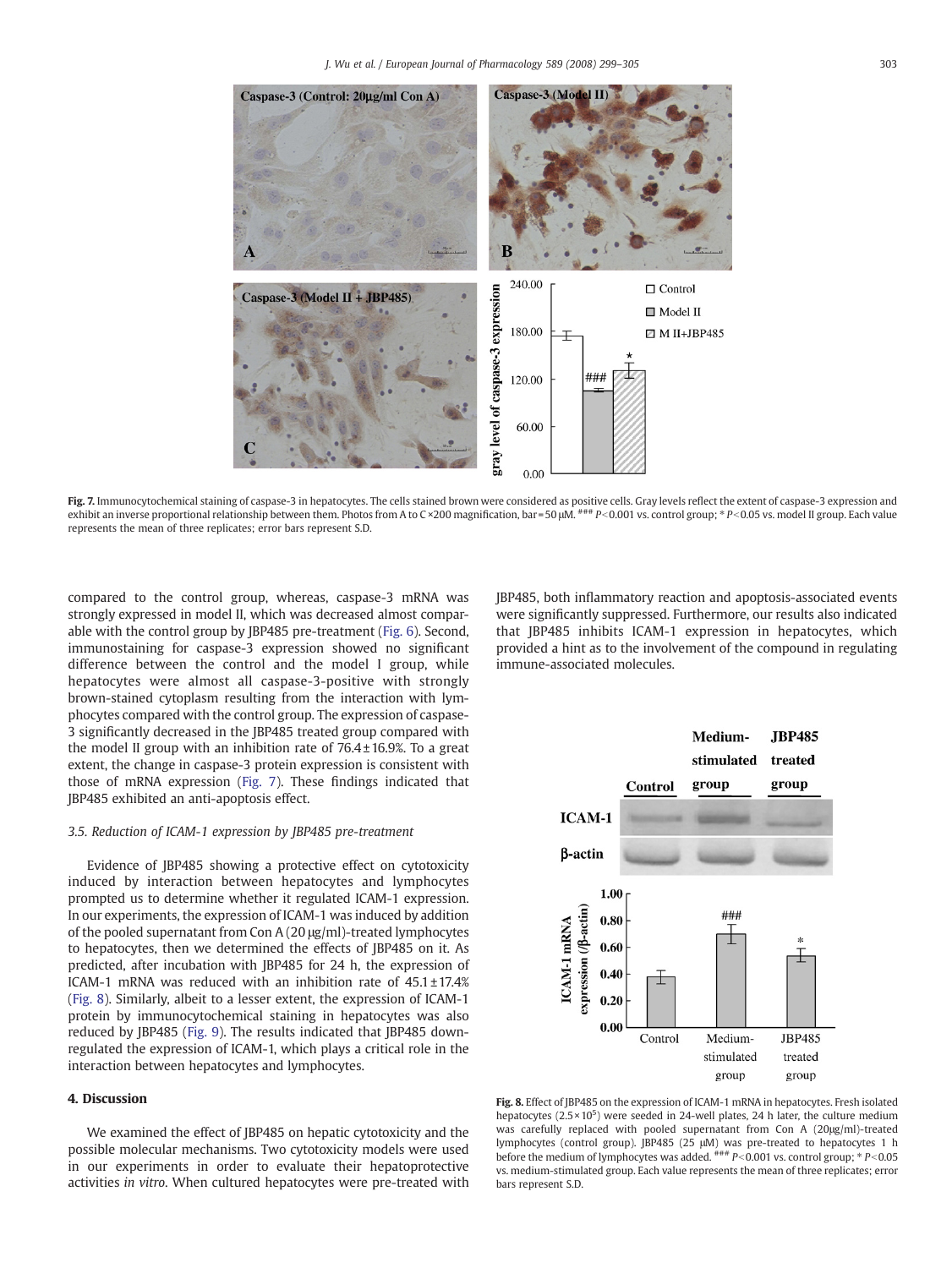<span id="page-5-0"></span>

Fig. 9. Immunocytochemical staining of ICAM-1 in hepatocytes. The cells stained brown were considered as positive cells. Gray levels reflect the extent of ICAM-1 expression and exhibit an inverse proportional relationship between them. Photos from A to C ×200 magnification, bar = 50 µM.  $^{***}$  P < 0.01 vs. control group;  $*$  P < 0.05 vs. medium-stimulated group. Each value represents the mean of three replicates; error bars represent S.D.

The hepatotoxicity directly induced by Con A reflects a general toxicity due to inappropriate excessive stimulation of membrane receptors. With the advent of morphological alteration that was previously described as "feathery protrusions" [\(Leist and Wendel,](#page-6-0) [1996](#page-6-0)) in cultured rat hepatocytes, a metabolic response then occurred after Con A-binding to hepatocytes, which resulted in biochemical changes [\(Katzen et al., 1981; Shechter, 1983\)](#page-6-0). Model I—cytotoxicity directly induced by Con A (50 μg/ml) was first established; JBP485 caused a remarkable decrease in activities of AST, LDH and release of TNF- $\alpha$  induced by Con A [\(Fig. 3](#page-2-0)). However, the inhibitory effect of JBP485 did not show a concentration-dependent relationship (data not shown). This finding as well as the fact that JBP485 did not reverse the morphological alteration (data not shown), indicated that this protective effect was not mediated by membrane receptors but was associated with intracellular biochemical changes. DNA fragmentation was involved in the hepatic injury directly induced by Con A, and JBP485 reduced the fragmentation [\(Fig. 5](#page-3-0)A). Small amounts of TNF-α derived from Con A-stimulated hepatocytes [\(Fig. 3C](#page-2-0)) alone are not sufficient to induce apoptosis, because transcriptional arrest simultaneously is indispensable [\(Leist et al., 1994](#page-6-0)), however, Con A increases transcriptional activity in vitro as reported ([Leist and Wendel, 1996](#page-6-0)). Thus, other molecules may be involved in eliciting DNA fragmentation.



Fig. 10. Diagrammatic representation of in vitro model II.

The results of caspase-3 expression showed no significant difference between the Con A (50 μg/ml) alone treated group and the blank group (data not shown). This finding indicates that a certain specific mechanism may contribute to the course of fragmentation. Accordingly, we concluded that DNA fragmentation was a consequence rather than a course or upstream event of Con A toxicity; JBP485 seemed to affect the upstream event in the Con A-intoxicated course.

The mechanism of Con A-induced hepatitis in vivo is complex. The central molecular event – interaction between Con A-treated hepatocytes and Con A-activated lymphocytes – serves as the target of our investigation. ICAM-1/LFA-1 is thought to be critical in inducing further apoptosis via the Fas/perforin-mediated pathway in T-cellmediated cytotoxicity ([Kagi et al., 1994; Lowin et al., 1994](#page-6-0)). The presence of anti-ICAM-1/LFA-1 antibodies almost completely inhibits liver injury in vivo, while it partially inhibits hepatic cytotoxicity (approximately 50%) in vitro [\(Yoshifumi et al., 1996](#page-6-0)), which indicates that there are still other molecules involved in the interaction. Based on early reports, Con A bound to murine major histocompatibility complex (MHC) molecules to mimic their antigenic properties [\(Berke](#page-6-0) [et al., 1981](#page-6-0)), which explains the fact that activated T cells only recognized the Con A-stimulated hepatocytes [\(Yoshifumi et al., 1996](#page-6-0)). Therefore, both Con A-binding to hepatocytes and ICAM-1/LFA-1 interaction are essential for hepatic cytotoxicity induced activated lymphocytes, which is the primary theoretical basis of Model II cytotoxicity induced by the interaction between Con A-treated hepatocytes and Con A-activated lymphocytes (Fig. 10). Cytotoxicity induced by interaction between hepatocytes and lymphocytes was markedly mitigated by JBP485 treatment as predicted, although the inhibition rate was no more than 50% ([Fig. 4](#page-3-0)). As our preliminary presumption from Model I that JBP485 did not inhibit Con A-binding to membrane receptors of hepatocytes, JBP485 is thought to disturb the ICAM-1/LFA-1 interaction rather than the recognition of T cells by Con A. Further experiments have been planned to elucidate whether the dipeptide regulates the ICAM-1 expression in hepatocytes. Inflammatory cytokines up-regulated ICAM-1 expression in cultured hepatocytes and T-lymphocyte adhesion [\(Volopes et al., 1990; Essani](#page-6-0) [et al., 1995; Morita et al., 1994; Sano et al., 1999](#page-6-0)). It is inevitable that hepatocytes will be affected by cytokines derived from activated